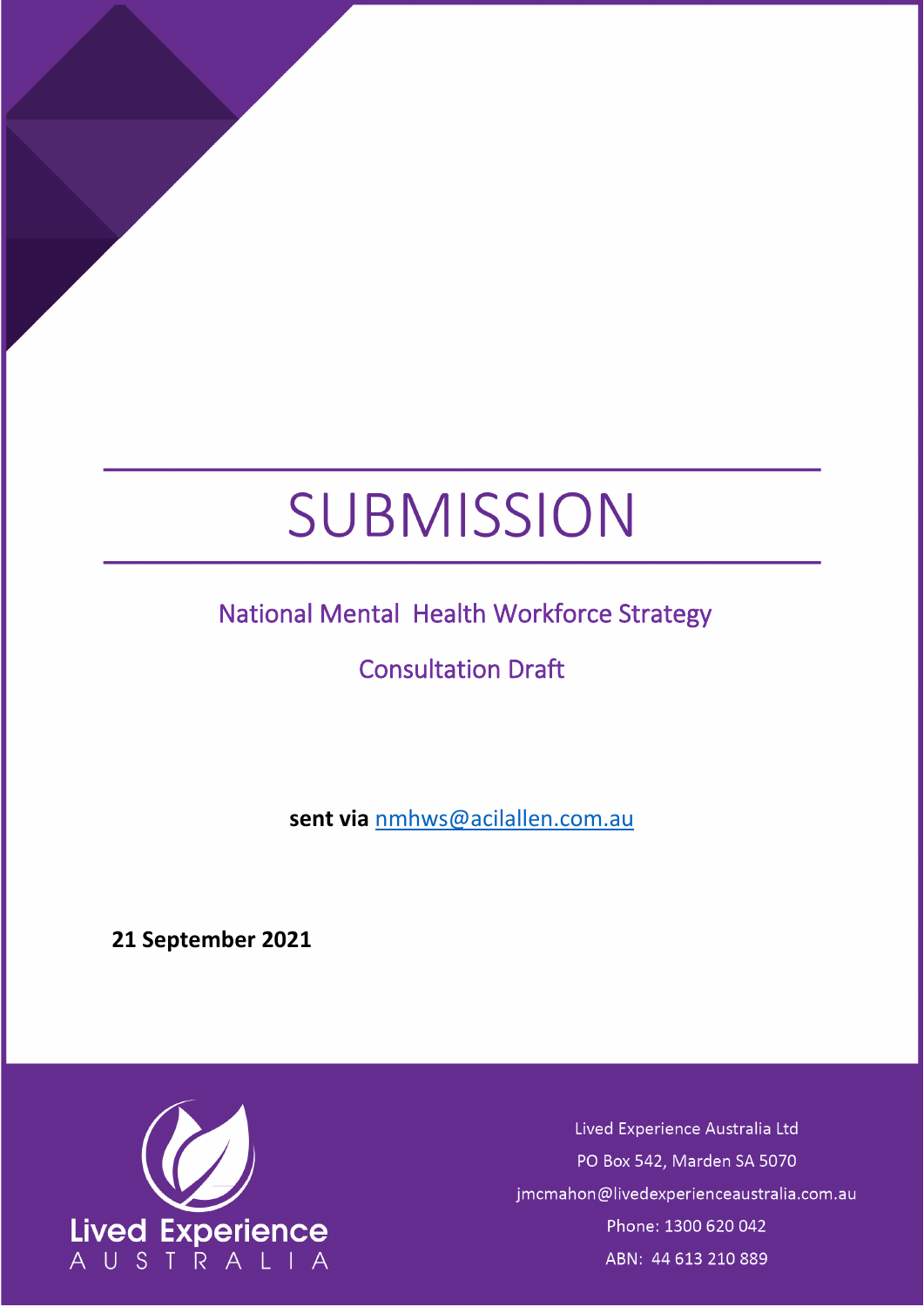# Contents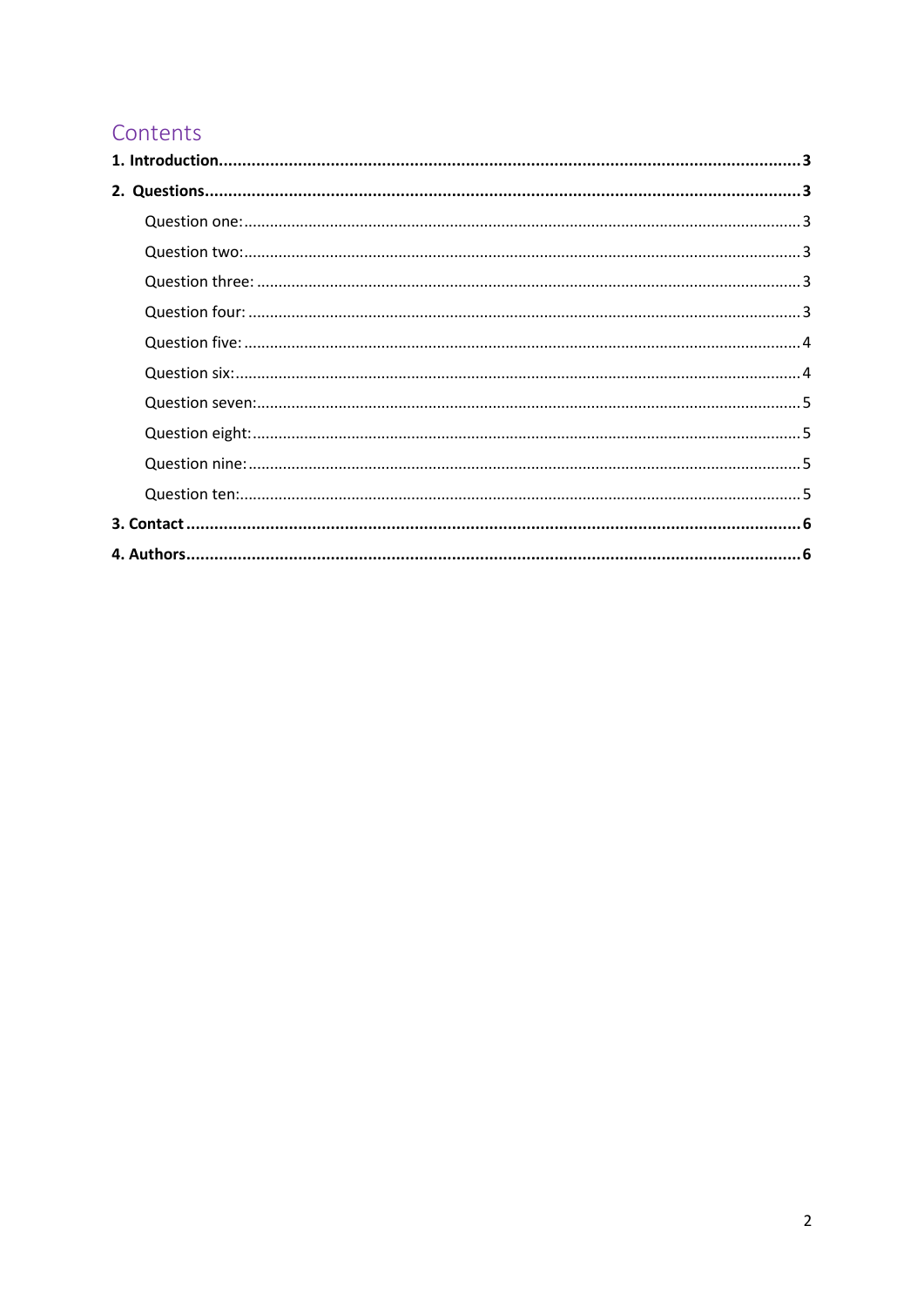## <span id="page-2-0"></span>1. Introduction

Lived Experience Australia is the national representative organisation for Australian mental health consumers and carers, formed in 2002 with a focus on the private sector. Our core business is to advocate for systemic change, empowerment of consumers in their own care, promoting engagement and inclusion of consumers and carers within system design, planning and evaluation and most importantly, advocating for consumer choice and family and carer inclusion.

Whilst LEA welcomes the opportunity to provide input into this consultation, there are some aspects of the Draft Strategy that we wish to highlight for your consideration below.

## <span id="page-2-1"></span>2. Questions

#### <span id="page-2-2"></span>Question one:

*To what extent does the aim of the draft Strategy address the key challenges facing Australia's mental health workforce?* 

The Consultation Draft talks about looking through a mental health social and emotional wellbeing lens. The extent and needs of recruitment etc still seem clinical and whilst we can understand this focus, LEA is concerned there is still an overall approach assuming clinical model of mental health care. We are concerned about the status quo ie a lot about the past than the future.

#### <span id="page-2-3"></span>Question two:

*To what extent do the aim and objectives provide a strategic framework to develop the mental health workforce the Australian community needs?*

LEA supports the collaboration of the workforce with policy makers, educators and administrators. Additionally, collaboration in the broader context is crucial and the needs across Commonwealth, state/territories, professional colleges and organisations is a focus LEA strongly supports. Without this focus, the workforce alone will struggle to make meaningful changes to attitudes, embedded clinical culture etc. LEA believes the workforce must match the needs of the community in which it exists and this varies eg Indigenous communities and rural and remote versus city centric services. LEA again is concerned the information and underpinning assumptions do not seem to encompass the needs of the whole person, ie lack focus on a person centred approach.

#### <span id="page-2-4"></span>Question three:

#### *Are there any additional priority areas that should be included?*

LEA notes that some mention is made of Peer workers or the peer workforce, however given the significant work that is currently underway by the NMHC, and LEA's Final Report January 2019 from an 18 month project scoping for a National member based professional organisation for the peer workforce, together with other research LEA has undertaken which references the value of peer workers in the lives of people with mental ill-health, LEA believes a greater emphasis on the peer workforce should be reflected throughout this Consultation.

Peer workforce is the fastest growing area in the mental health provider space, and needs to be acknowledged.

#### <span id="page-2-5"></span>Question four:

*The draft Strategy seeks to balance the need for nationally consistent approaches that support the reform agenda with sufficient flexibility for states, territories and service providers to pursue priorities that reflect their specific contexts and challenges across occupations and settings (public, private and community-based). To what extent does the draft Strategy achieve an appropriate balance?*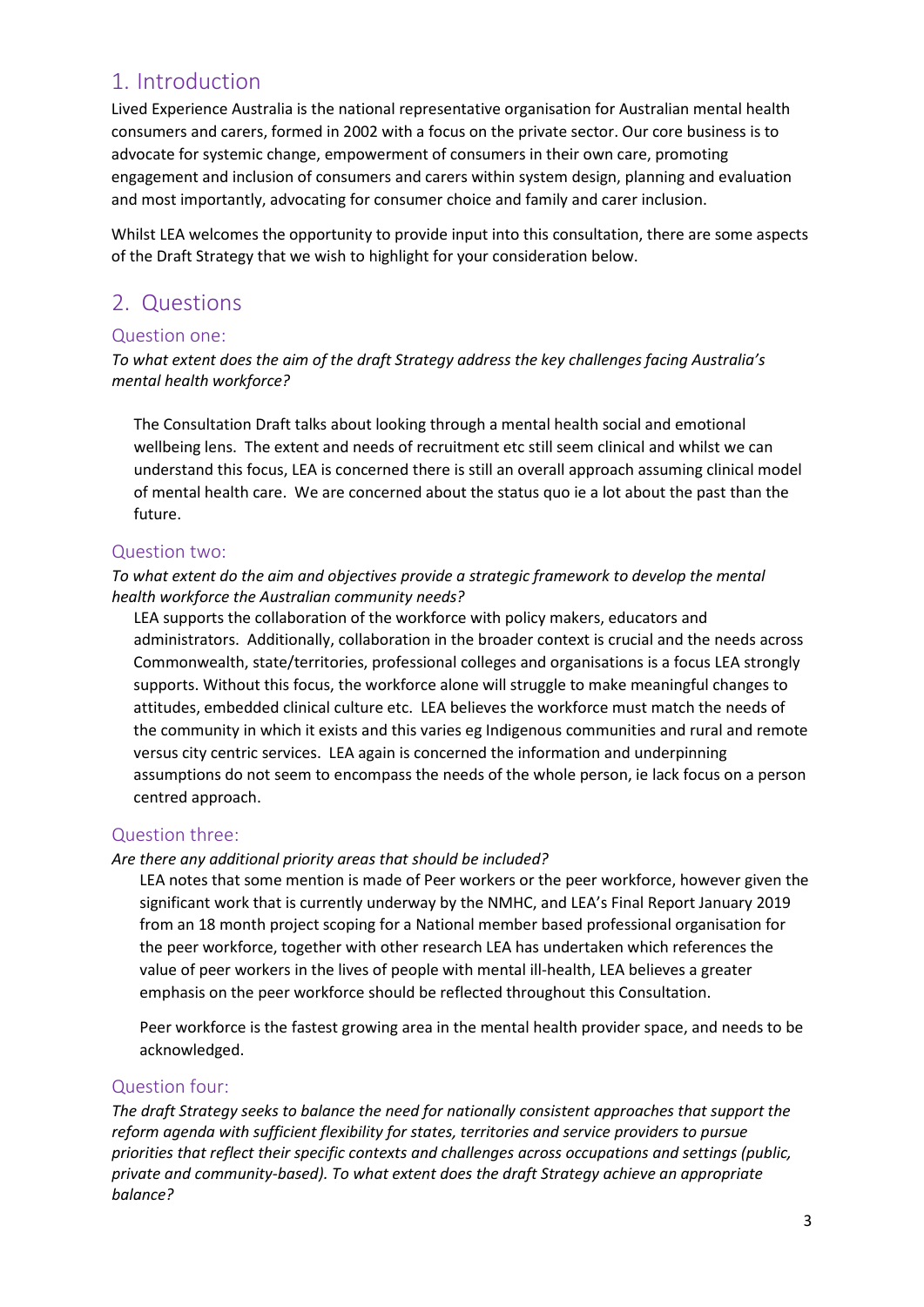LEA queries whether this Consultation Paper connects sufficiently to other parts of the mental health reform processes and believes it should certainly align.

Whilst exact numbers are hard to obtain across the private system, this is a sector that some years ago noted 22% of the workforce worked in this area. Peer workers are not part of the mainstream workforce in this sector at present but needs to be embraced as more focus and work is undertaken by them.

LEA raises whether the focus is too mainstream with little mention or the needs for:

- CALD and refugee focused workforce and skills issues in these areas. With the situation in Afghanistan and the increased numbers of asylum seekers and refugees, this area will increase.
- Rural and remote workforce issues ie FIFO workers and the impact this has on the communities could have a greater focus. The reliability and accessibility of good mental health support is a major issue for these areas currently, and must be addressed with a greater focus on these areas going forward.
- Veterans, first responders mental health needs does not have a great focus. Climate change also will likely increase issues and its mental health impacts for broad and specific populations will also grow.

#### <span id="page-3-0"></span>Question five:

*The draft Strategy provides a high-level roadmap to improve the attractiveness of careers in mental health, with implementation approaches differing across occupations and locations. To what extent does the draft Strategy provide a useful approach to addressing issues that impact on the attractiveness of the sector?* 

Stigma exists for people with mental ill-health, mental illness etc despite many national campaigns to reduce or eliminate it. LEA believes the stigma goes further in that the mental health system, the settings, the workplaces, environment etc is also stigmatised and a lot of work is required to demonstrate the mental health workplace is a safe, efficient, and attractive place to be. Further, that professionals chose to work is this space because they want to make improvements to peoples' lives, and assist recovery. This plays a crucial role and the mental health professional workforce needs to have the same respect as any other area of medicine.

Stigma goes further, yet does not get a huge mention in this Consultation draft and LEA believes this should have far more focus ie stigma by the workforce toward consumers, carers and families. If the workforce itself felt no or less stigma, you would hope that this would not be reflected toward the people they are trained to support.

LEA notes reference to career attractiveness in section 2, Careers in mental health and believe this is a first step in the right path.

#### <span id="page-3-1"></span>Question six:

*A key issue for the mental health workforce is maintaining existing highly qualified and experienced workers. To what extent does the draft Strategy capture the key actions to improve retention?*

LEA believes it is captured well except for Priority Area 3.2 – Define nationally consistent scopes of practice for the mental health workforce and Priority Area 3.3 – develop roles that utilises workers; full scopes of practice.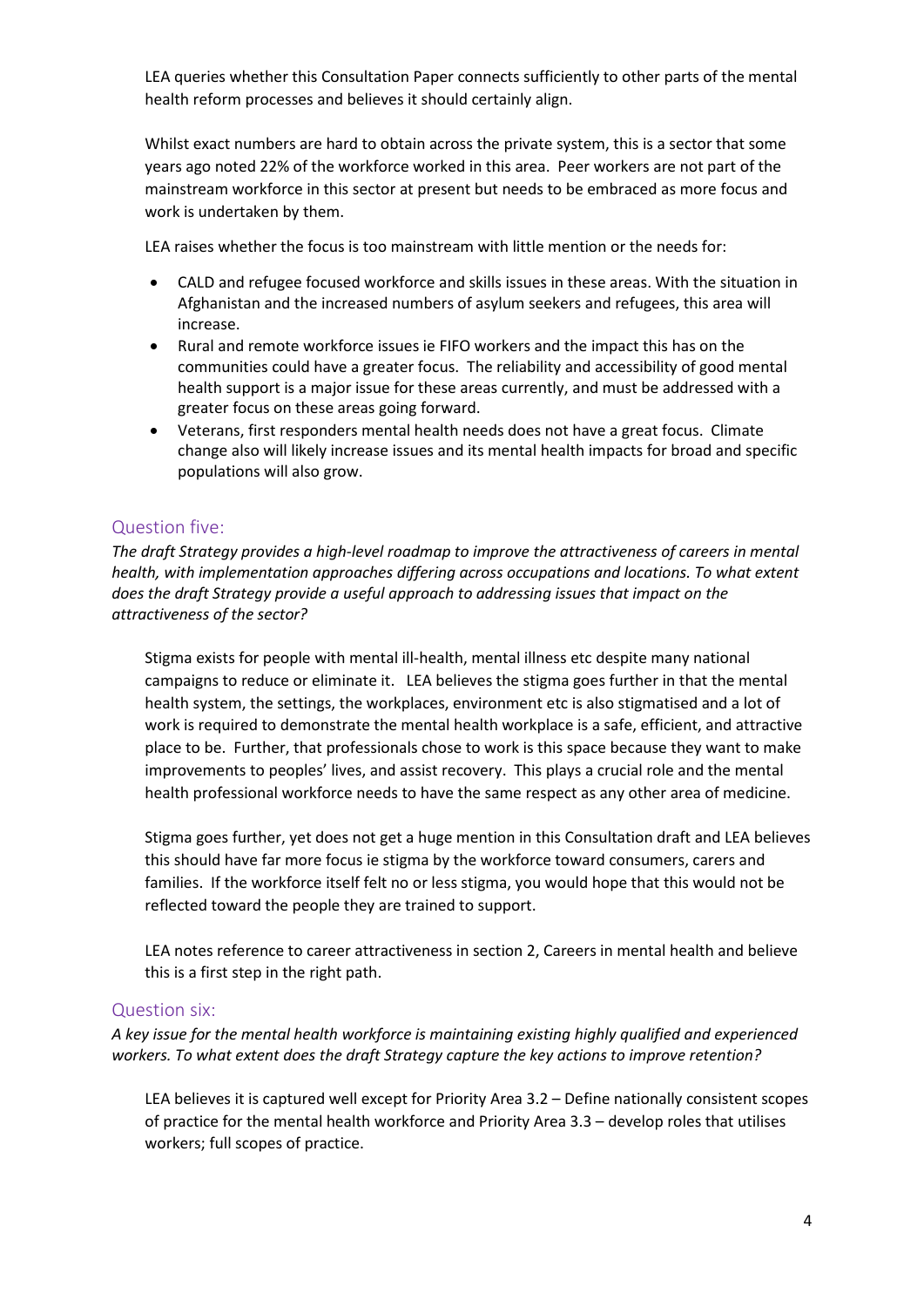LEA again refers to the urgent need for a national member based professional organisation for the peer workforce. One of the tasks would be exactly this, ie defining scope of practice, roles and responsibilities, offering professional development, training and education, supervision and a nationally consistent remuneration system.

#### <span id="page-4-0"></span>Question seven:

*The Productivity Commission and other inquiries have identified the importance of improving integration of care, and supporting multidisciplinary approaches. How can the Strategy best support this objective?*

Integration and multidisciplinary approaches are key to good outcomes. However there does not appear to be a focus specifically on comorbidity competency of the workforce which LEA believes could also be mentioned more, ie physical health/mental health/drug and alcohol.

LEA also queries references to the CES and YES surveys as measures of outcomes adequate to inform future needs.

#### <span id="page-4-1"></span>Question eight:

*There are recognised shortages across the mental health workforce, including maldistribution across metropolitan/regional locations and settings. To what extent does the Strategy address the issues and supports required to improve workforce distribution?* 

We have mentioned references to the rural and remote areas, FIFO workforce, CALD, Veterans and First responders, refugees etc previously under section 4.

#### <span id="page-4-2"></span>Question nine:

*Adopting a broad definition of the mental health workforce provides a platform for innovation to ensure all occupations are able to work effectively. How can the Strategy encourage innovation in service delivery models and workforce optimisation approaches?*

Carers currently provide a huge amount of unpaid support and care,, improved workforce training and education into their needs for information, inclusion, engagement, and support should be a priority under this Consultation draft and the workforce more broadly as a separate section LEA believes.

Some families and carers despite the focus of the NDIS on relieving them of their care support to an extent, many still talk about an increased workload. Increased navigation and monitoring is needed as is upskilling the broader mental health workforce to better understand the role, function and referral process.

#### <span id="page-4-3"></span>Question ten:

*Is there anything else you would like to add about the Consultation Draft (1,000 word limit)?*

There is an emphasis on attracting the lived experience workforce in the Discussion Paper as a particular challenge, however LEA sought funding from the Department of Health in 2019 to offer 36 sponsorships for the Certificate IV, Mental Health Peer Work and we have been overwhelmed by the number of applicants.

LEA also notes the 2021-2022 May federal Budget has allocated \$3.1 million to offer an extended number of scholarships. LEA strongly supports this budget initiative.

Further, in terms of education and training of the mental health workforce, LEA has developed 5 online training modules targeting clinicians which feature 2 consumers, a carer, a GP and a psychiatrist. These have been well received, but greater promotion could be extended. The modules receive CPD points for the RANZCP and ACMHN.